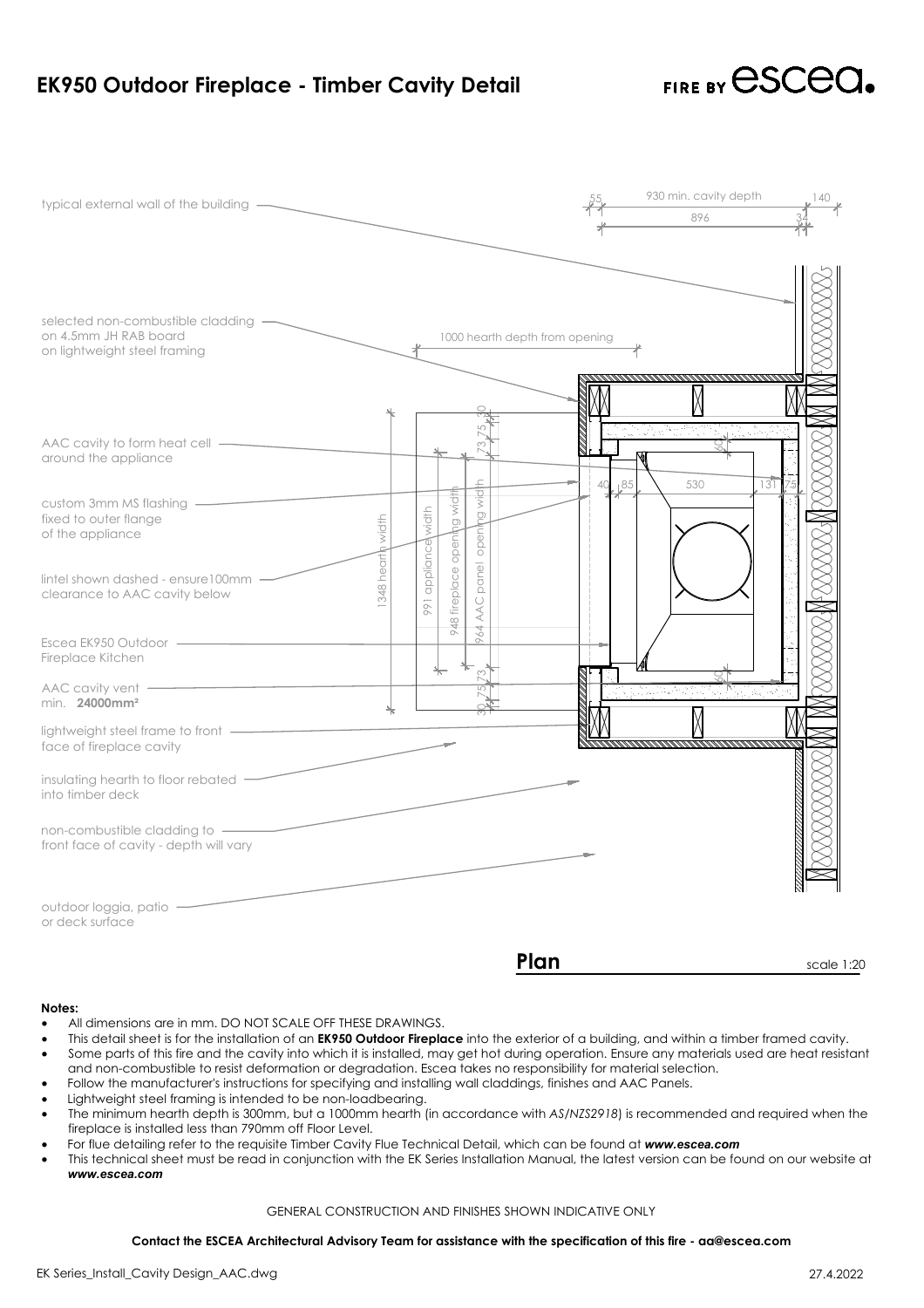

| EK950 Outdoor Fireplace - Timber Cavity Detail                                                                                                                                                                                                                                                                           |                                                                                                                                                                                                                                                                                                                                                                                                                                                                                                                                                                                                                                                                                                                                                                                                                                                                                                                                            | FIRE BY CSCCC                       |
|--------------------------------------------------------------------------------------------------------------------------------------------------------------------------------------------------------------------------------------------------------------------------------------------------------------------------|--------------------------------------------------------------------------------------------------------------------------------------------------------------------------------------------------------------------------------------------------------------------------------------------------------------------------------------------------------------------------------------------------------------------------------------------------------------------------------------------------------------------------------------------------------------------------------------------------------------------------------------------------------------------------------------------------------------------------------------------------------------------------------------------------------------------------------------------------------------------------------------------------------------------------------------------|-------------------------------------|
|                                                                                                                                                                                                                                                                                                                          |                                                                                                                                                                                                                                                                                                                                                                                                                                                                                                                                                                                                                                                                                                                                                                                                                                                                                                                                            | 930 min. cavity depth               |
| timber frame to support -<br>chimney above the roof line                                                                                                                                                                                                                                                                 |                                                                                                                                                                                                                                                                                                                                                                                                                                                                                                                                                                                                                                                                                                                                                                                                                                                                                                                                            | 586 25 <sub>k</sub> 75<br>450       |
| 350/400/450 flue system —                                                                                                                                                                                                                                                                                                | K                                                                                                                                                                                                                                                                                                                                                                                                                                                                                                                                                                                                                                                                                                                                                                                                                                                                                                                                          | $\times$                            |
| $line$ lintel size TBC - ensure 100mm $-$<br>clearance to AAC cavity below                                                                                                                                                                                                                                               |                                                                                                                                                                                                                                                                                                                                                                                                                                                                                                                                                                                                                                                                                                                                                                                                                                                                                                                                            | $\approx$<br>$\approx$              |
| combustible ceiling above the fire -                                                                                                                                                                                                                                                                                     | Ē                                                                                                                                                                                                                                                                                                                                                                                                                                                                                                                                                                                                                                                                                                                                                                                                                                                                                                                                          | 400<br>350                          |
| AAC Cavity dropbox to support -<br>the flue system                                                                                                                                                                                                                                                                       | ceiling above                                                                                                                                                                                                                                                                                                                                                                                                                                                                                                                                                                                                                                                                                                                                                                                                                                                                                                                              |                                     |
| selected non-combustible cladding -<br>on 4.5mm JH RAB board<br>on to lightweight steel framing                                                                                                                                                                                                                          | ance to<br>clear<br>754                                                                                                                                                                                                                                                                                                                                                                                                                                                                                                                                                                                                                                                                                                                                                                                                                                                                                                                    | 655 appliance width<br>131          |
| Escea EK950 Outdoor -<br>Fireplace Kitchen                                                                                                                                                                                                                                                                               | 850 min.<br>3 fireplace height                                                                                                                                                                                                                                                                                                                                                                                                                                                                                                                                                                                                                                                                                                                                                                                                                                                                                                             |                                     |
| custom 3mm MS flashing<br>fixed to outer flange<br>of the appliance                                                                                                                                                                                                                                                      | ppeni/<br>ope                                                                                                                                                                                                                                                                                                                                                                                                                                                                                                                                                                                                                                                                                                                                                                                                                                                                                                                              | 85                                  |
| $AAC$ cavity vent $-$<br>min. 24000mm <sup>2</sup>                                                                                                                                                                                                                                                                       | AAC pane<br>fireplace                                                                                                                                                                                                                                                                                                                                                                                                                                                                                                                                                                                                                                                                                                                                                                                                                                                                                                                      |                                     |
| lightweight steel frame to front -<br>face of fireplace cavity                                                                                                                                                                                                                                                           | 39                                                                                                                                                                                                                                                                                                                                                                                                                                                                                                                                                                                                                                                                                                                                                                                                                                                                                                                                         |                                     |
| non-combustible cladding to -<br>front face of cavity - depth will vary                                                                                                                                                                                                                                                  |                                                                                                                                                                                                                                                                                                                                                                                                                                                                                                                                                                                                                                                                                                                                                                                                                                                                                                                                            | an a                                |
| combustible cavity vent -<br>min. 35300mm <sup>2</sup>                                                                                                                                                                                                                                                                   | 592                                                                                                                                                                                                                                                                                                                                                                                                                                                                                                                                                                                                                                                                                                                                                                                                                                                                                                                                        |                                     |
| timber frame fixed to 100mm -<br>concrete slab to support weight<br>of appliance                                                                                                                                                                                                                                         |                                                                                                                                                                                                                                                                                                                                                                                                                                                                                                                                                                                                                                                                                                                                                                                                                                                                                                                                            |                                     |
| insulating hearth to rebated -<br>into timber deck                                                                                                                                                                                                                                                                       | 5년 후 최                                                                                                                                                                                                                                                                                                                                                                                                                                                                                                                                                                                                                                                                                                                                                                                                                                                                                                                                     |                                     |
| external wall foundation and<br>concrete slab                                                                                                                                                                                                                                                                            |                                                                                                                                                                                                                                                                                                                                                                                                                                                                                                                                                                                                                                                                                                                                                                                                                                                                                                                                            | <b>Section - Side</b><br>scale 1:20 |
| Notes:<br>All dimensions are in mm. DO NOT SCALE OFF THESE DRAWINGS.<br>$\bullet$<br>$\bullet$<br>$\bullet$<br>$\bullet$<br>Lightweight steel framing is intended to be non-loadbearing.<br>$\bullet$<br>$\bullet$<br>fireplace is installed less than 790mm off Floor Level.<br>$\bullet$<br>$\bullet$<br>www.escea.com | This detail sheet is for the installation of an <b>EK950 Outdoor Fireplace</b> into the exterior of a building, and within a timber framed cavity.<br>Some parts of this fire and the cavity into which it is installed, may get hot during operation. Ensure any materials used are heat resistant<br>and non-combustible to resist deformation or degradation. Escea takes no responsibility for material selection.<br>Follow the manufacturer's instructions for specifying and installing wall claddings, finishes and AAC Panels.<br>The minimum hearth depth is 300mm, but a 1000mm hearth (in accordance with AS/NZS2918) is recommended and required when the<br>For flue detailing refer to the requisite Timber Cavity Flue Technical Detail, which can be found at www.escea.com<br>This technical sheet must be read in conjunction with the EK Series Installation Manual, the latest version can be found on our website at |                                     |
|                                                                                                                                                                                                                                                                                                                          | GENERAL CONSTRUCTION AND FINISHES SHOWN INDICATIVE ONLY                                                                                                                                                                                                                                                                                                                                                                                                                                                                                                                                                                                                                                                                                                                                                                                                                                                                                    |                                     |
|                                                                                                                                                                                                                                                                                                                          | Contact the ESCEA Architectural Advisory Team for assistance with the specification of this fire - aa@escea.com                                                                                                                                                                                                                                                                                                                                                                                                                                                                                                                                                                                                                                                                                                                                                                                                                            |                                     |
| EK Series_Install_Cavity Design_AAC.dwg                                                                                                                                                                                                                                                                                  |                                                                                                                                                                                                                                                                                                                                                                                                                                                                                                                                                                                                                                                                                                                                                                                                                                                                                                                                            | 27.4.2022                           |

# **Notes:**

- All dimensions are in mm. DO NOT SCALE OFF THESE DRAWINGS.
- All dimensions are in mm. DO NOT SCALE OFF THESE DRAWINGS.<br>This detail sheet is for the installation of an **EK950 Outdoor Fireplace** into the exterior of a building, and within a<br>Some parts of this fire and the cavity into values:<br>• All dimensions are in mm. DO NOT SCALE OFF THESE DRAWINGS.<br>• This detail sheet is for the installation of an **EK950 Outdoor Fireplace** into the exterior of a building, and with<br>• Some parts of this fire and the c Notes:<br>• All dimensions are in mm. DO NOT SCALE OFF THESE DRAWIN<br>• This detail sheet is for the installation of an **EK950 Outdoor Fire**<br>• Some parts of this fire and the cavity into which it is installed,<br>• Follow the manu • All dimensions are in mm. DO NOT SCALE OFF THESE DRAWINGS.<br>• This detail sheet is for the installation of an **EK950 Outdoor Fireplace** into the exterior of a building, and within a timber framed cavity.<br>• Some parts of t For flue detailing refer to the requisite Timber Cavity Flue Technical Detail, which can be found at **Some parts** of this fire and the covity into which it is installed, may get hot during operation. Ensure any materials c **Contact the ESCEA Architectural Advisory Team for assistance with the specification of this fire - aa@escea.com**<br>
Contact the Simurchian Strep Simurchian Strep (Figure 2010). It steel framing is intended to be non-loadbea
- 
- 
- Follow the manufacturer's instructions for specifying and installing wall claddings, finishes and AAC Panels.<br>Lightweight steel framing is intended to be non-loadbearing.<br>The minimum hearth depth is 300mm, but a 1000mm hea • The minimum hearth depth is 300mm, but a 1000mm hearth (in accordance with AS/NZS2918) is recommended and required when the fireplace is installed less than 790mm off Floor Level.<br>• For flue detailing refer to the requis
- 
- For flue detailing refer to the requisite Timber Cavity Flue Technical Detail, which can be found at www.escea.com<br>This technical sheet must be read in conjunction with the EK Series Installation Manual, the latest version